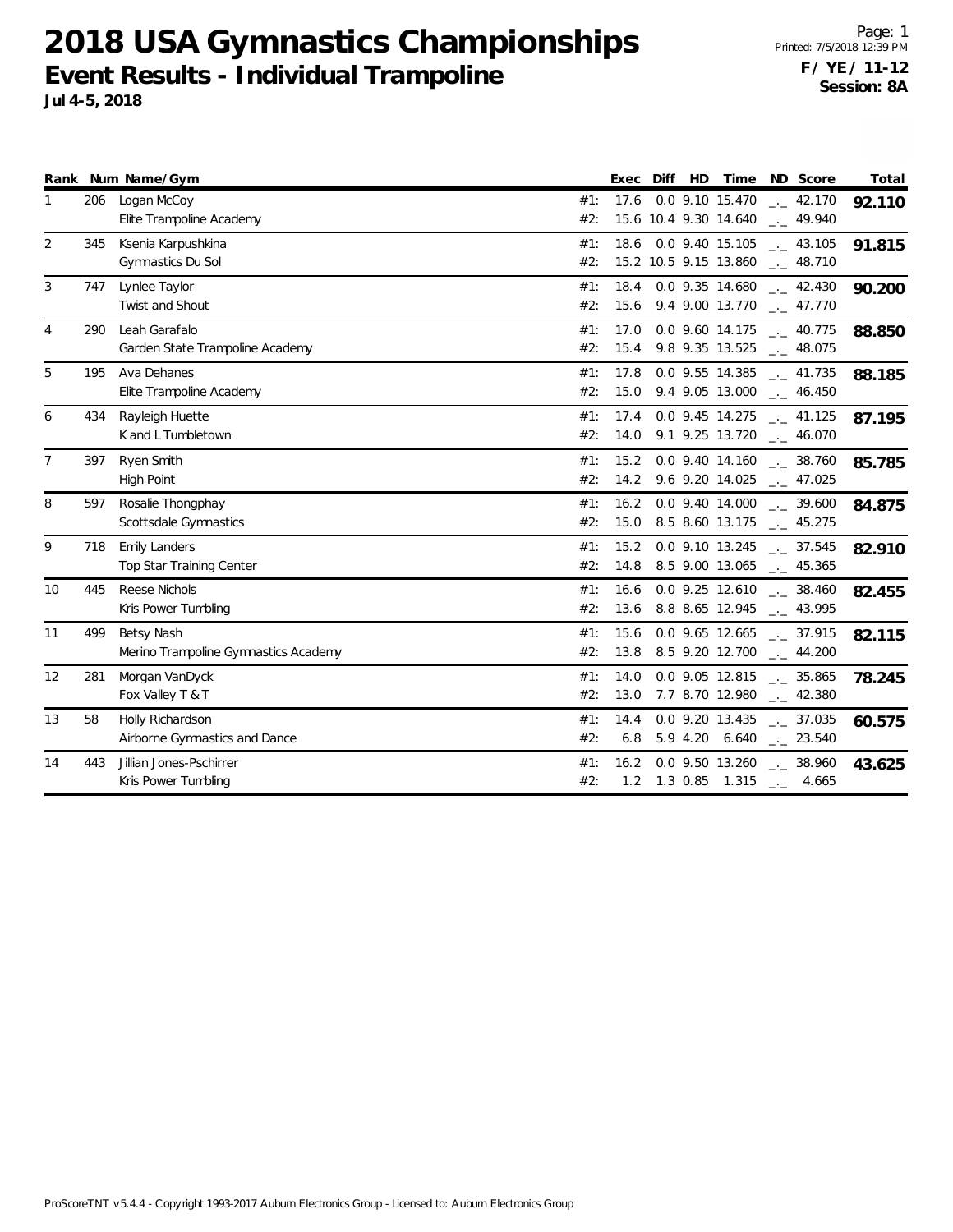## **2018 USA Gymnastics Championships Event Results - Individual Trampoline Jul 4-5, 2018**

Page: 1 Printed: 7/5/2018 12:39 PM **M / YE / 11-12 Session: 8A**

|                |     | Rank Num Name/Gym                                   |            |      | Exec Diff | HD. | Time | ND Score                                                                                | Total  |
|----------------|-----|-----------------------------------------------------|------------|------|-----------|-----|------|-----------------------------------------------------------------------------------------|--------|
|                | 299 | Matthew Tocci<br>Garden State Trampoline Academy    | #1:        |      |           |     |      | 18.0 0.0 8.80 15.130 $\text{\_}2$ 41.930<br>#2: 14.6 10.6 8.60 14.085 __ 47.885         | 89.815 |
| 2              | 293 | Reilly Lichtman<br>Garden State Trampoline Academy  |            |      |           |     |      | #1: 17.4 0.0 8.75 15.655 $\qquad$ 41.805<br>#2: 12.8 11.2 8.75 14.920 __ 47.670         | 89.475 |
| 3              | 36  | Van Larson<br>Air Sports                            |            |      |           |     |      | #1: 16.6 0.0 9.60 14.550 $\_\_$ 40.750<br>#2: 14.0 10.6 9.00 13.750 $\quad$ 47.350      | 88.100 |
|                | 444 | Micah Miner<br>Kris Power Tumbling                  |            |      |           |     |      | #1: 16.4 0.0 9.25 14.470 $\frac{1}{2}$ 40.120<br>$#2$ : 14.0 10.2 9.15 13.980 __ 47.330 | 87.450 |
| 5              | 556 | Xavier Harper<br><b>Premier Athletics Knoxville</b> |            |      |           |     |      | #1: 16.2 0.0 9.30 13.750 $\ldots$ 39.250<br>$#2$ : 15.2 9.1 9.25 13.835 ___ 47.385      | 86.635 |
| 6              | 346 | Samuel Mendelson<br>Gymnastics Du Sol               |            |      |           |     |      | $\#1$ : 16.0 0.0 9.35 13.770 __ 39.120<br>#2: 14.4 9.3 8.80 13.305 __ 45.805            | 84.925 |
| $\overline{7}$ | 242 | Cristian Orth<br>Flip Force Gymnastics              | #1:<br>#2: | 15.6 |           |     |      | 0.0 9.25 13.240 -0.2 37.890<br>$14.0$ 9.6 9.30 12.955 $\text{---}$ 45.855               | 83.745 |
| 8              | 590 | Maxx Smithlin<br>Seattle Gymnastics-Ballard         | #1:<br>#2: |      |           |     |      | 16.4 0.0 9.35 13.060 $\frac{1}{2}$ 38.810<br>5.4 4.6 3.45 4.910 $\qquad$ 18.360         | 57.170 |

ProScoreTNT v5.4.4 - Copyright 1993-2017 Auburn Electronics Group - Licensed to: Auburn Electronics Group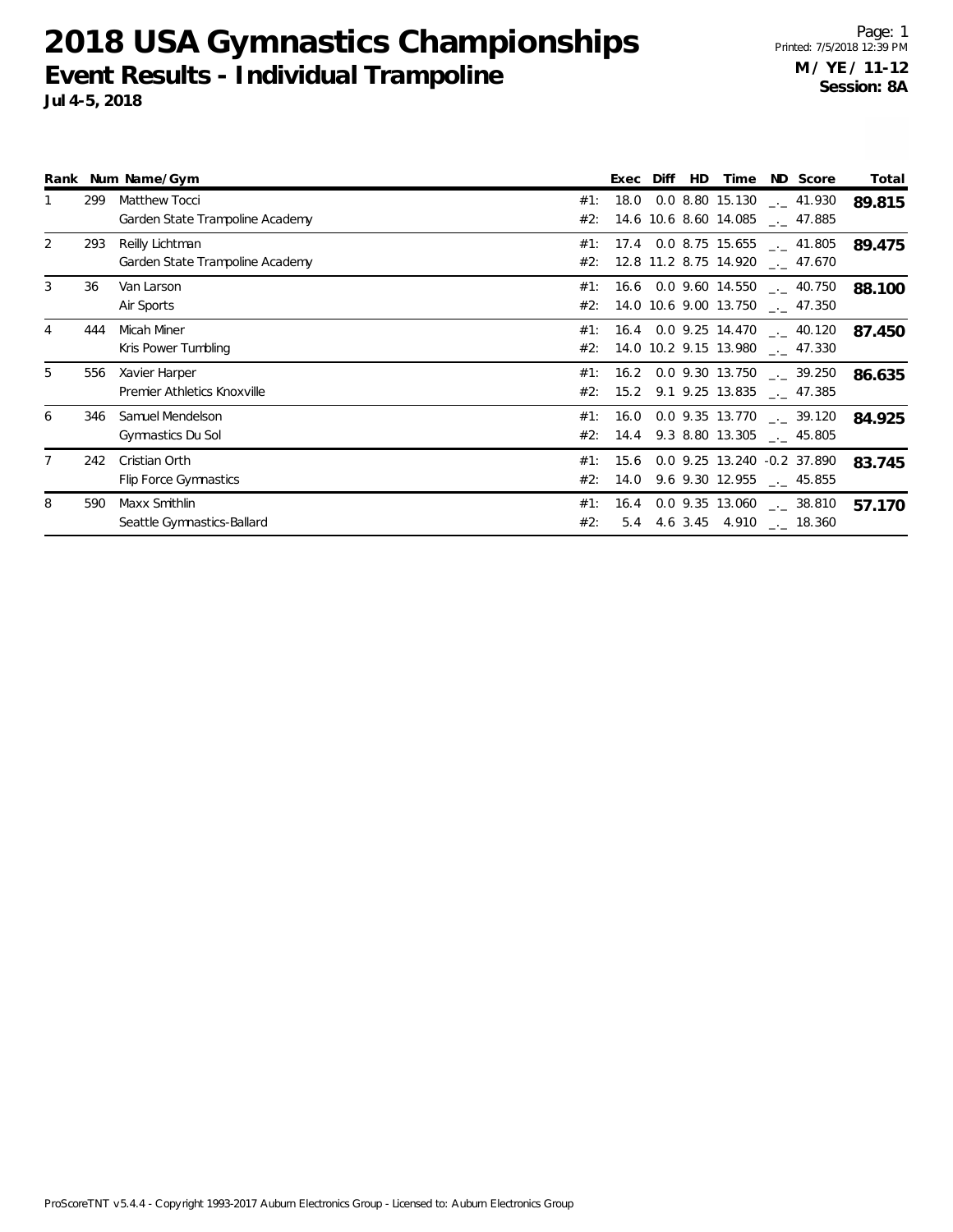**2018 USA Gymnastics Championships Event Results - Tumbling**

Page: 1 Printed: 7/5/2018 12:39 PM **F / YE / 11-12 Session: 8A**

|    |     | Rank Num Name/Gym                   | Exec | Diff     | ND Score | Total                        |        |
|----|-----|-------------------------------------|------|----------|----------|------------------------------|--------|
|    | 477 | Zuzu Smith                          |      | #1: 27.4 |          | $3.3$ $_{\leftarrow}$ 30.700 | 61.100 |
|    |     | Midwest Training                    |      | #2: 26.6 |          | $3.8$ $_{\sim}$ 30.400       |        |
| 2  | 106 | Sophie Krueger                      |      | #1: 26.3 |          | $3.4$ $-29.700$              | 58.500 |
|    |     | Central Illinois Gymnastics Academy |      | #2: 24.9 |          | $3.9$ $_{\leftarrow}$ 28.800 |        |
| 3T | 597 | Rosalie Thongphay                   |      | #1: 22.4 |          | $3.8 - 0.6$ 25.600           | 55.000 |
|    |     | Scottsdale Gymnastics               |      | #2: 26.1 |          | $3.3$ $-.29.400$             |        |
| 4T | 624 | Sienna Jibben                       |      | #1: 24.3 |          | $3.4$ $-27.700$              | 55.000 |
|    |     | Sonshine Gymnastics                 |      | #2: 23.8 |          | 3.8 -0.3 27.300              |        |

ProScoreTNT v5.4.4 - Copyright 1993-2017 Auburn Electronics Group - Licensed to: Auburn Electronics Group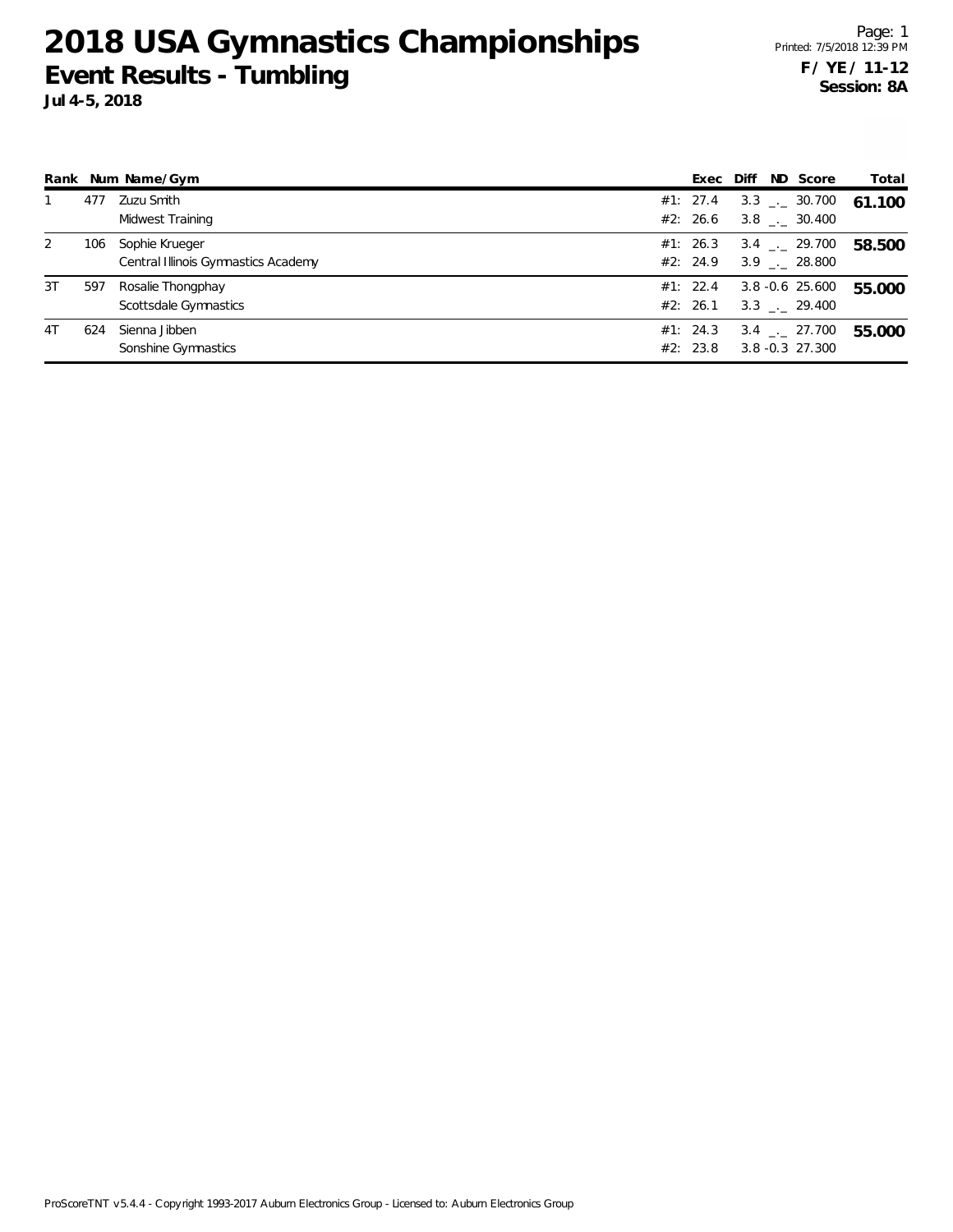**2018 USA Gymnastics Championships Event Results - Double Mini**

**Jul 4-5, 2018**

|    |     | Rank Num Name/Gym                                 |     |                      | Exec Diff ND Score |                                            | Total  |
|----|-----|---------------------------------------------------|-----|----------------------|--------------------|--------------------------------------------|--------|
|    | 445 | Reese Nichols<br>Kris Power Tumbling              |     | #1: 28.8<br>#2: 27.9 |                    | 4.0 $\ldots$ 32.800<br>3.7 . 31.600        | 64.400 |
|    | 443 | Jillian Jones-Pschirrer<br>Kris Power Tumbling    |     | #1: 28.1<br>#2: 28.7 |                    | $4.0$ $_{\sim}$ 32.100<br>3.3 . 32.000     | 64.100 |
| 3  | 58  | Holly Richardson<br>Airborne Gymnastics and Dance |     | #1: 28.0<br>#2: 28.3 |                    | $3.2 - 0.3$ 30.900<br>$3.1$ $_{-1}$ 31.400 | 62.300 |
|    | 434 | Rayleigh Huette<br>K and L Tumbletown             |     | #1: 28.1<br>#2: 19.8 |                    | 3.5 . 31.600<br>2.0 . 21.800               | 53.400 |
| 5T | 718 | <b>Emily Landers</b><br>Top Star Training Center  | #1: | 0.0<br>#2: 28.0      |                    | $0.0$ _._ 0.000<br>$3.6$ $_{--}$ 31.600    | 31.600 |
| 6T | 281 | Morgan VanDyck<br>Fox Valley T & T                | #2: | #1: 27.2<br>0.0      |                    | $4.4$ $_{-1}$ 31.600<br>$0.0$ . $0.000$    | 31.600 |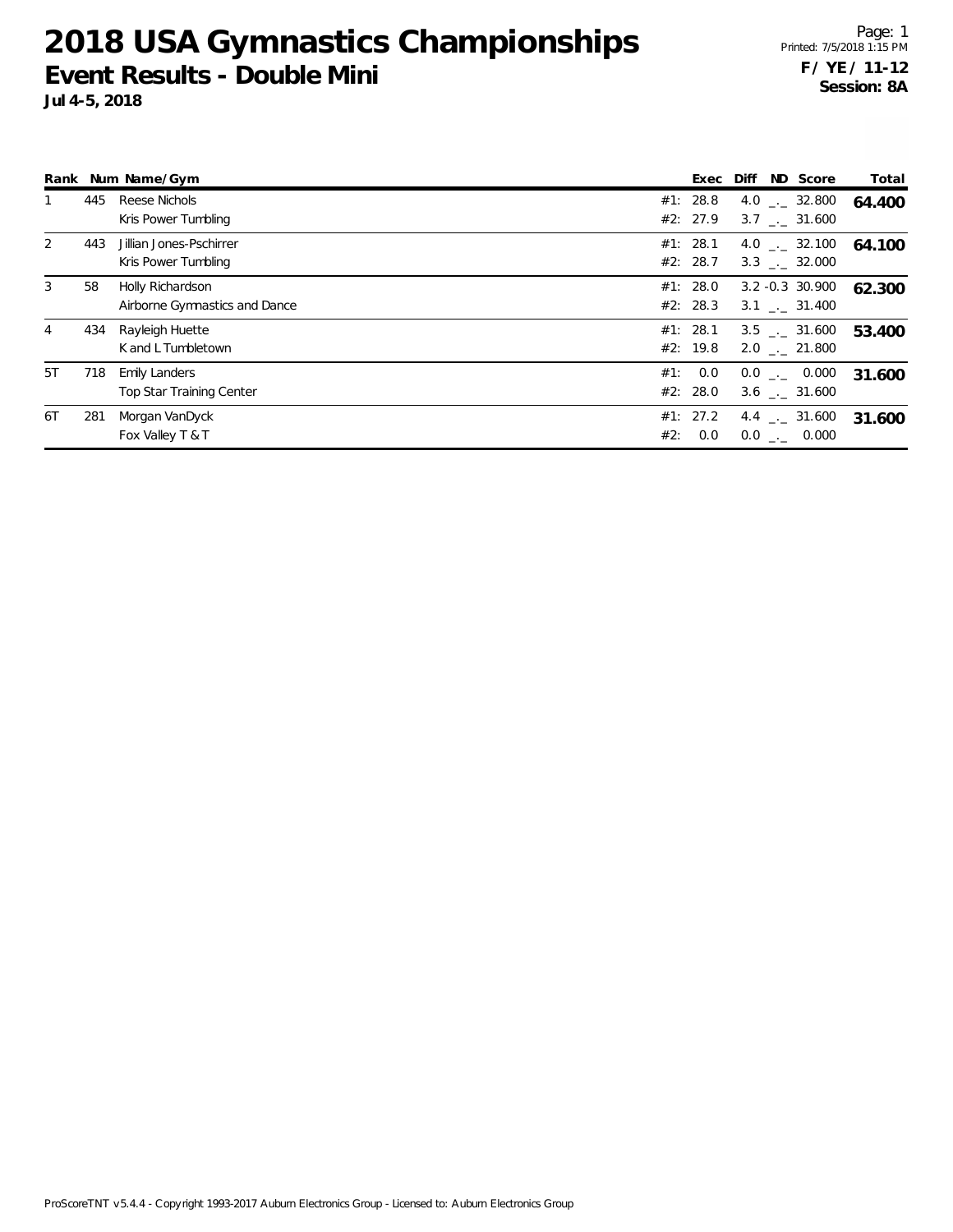## **2018 USA Gymnastics Championships Event Results - Double Mini**

**Jul 4-5, 2018**

|   |     | Rank Num Name/Gym                      | Exec                 | Diff | ND Score                                        | Total  |
|---|-----|----------------------------------------|----------------------|------|-------------------------------------------------|--------|
|   | 444 | Micah Miner<br>Kris Power Tumbling     | #1: 28.6<br>#2: 27.5 |      | $5.2$ $_{\leftarrow}$ 33.800<br>4.8 -0.3 32.000 | 65.800 |
| 2 | 242 | Cristian Orth<br>Flip Force Gymnastics | #1: 27.9<br>#2: 27.8 |      | 4.6 $\_\cdot$ 32.500<br>3.5 -0.3 31.000         | 63.500 |
| 3 | 36  | Van Larson<br>Air Sports               | #2: 27.5             |      | $#1: 27.8$ 4.4 -0.3 31.900<br>4.3 -0.3 31.500   | 63.400 |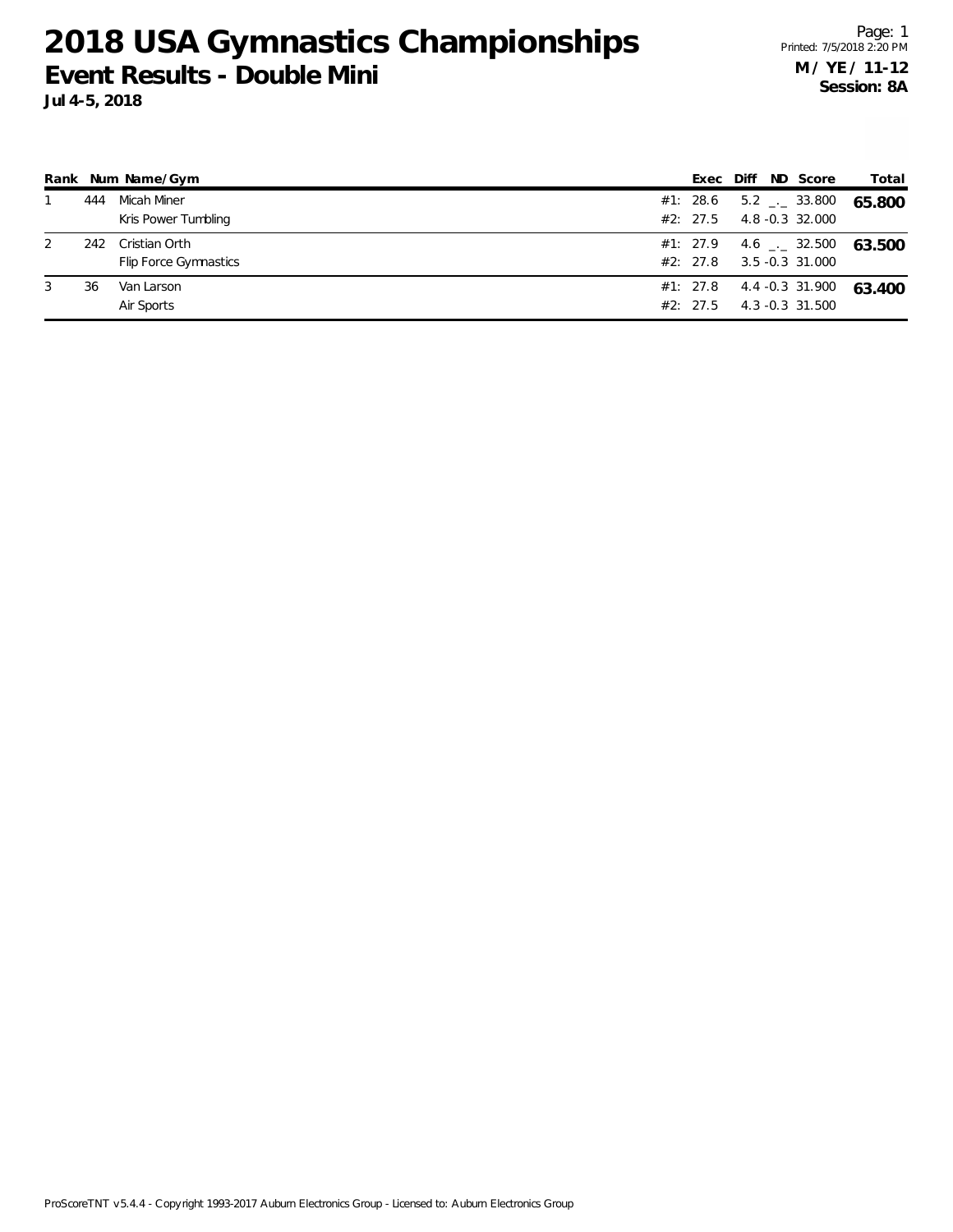## **2018 USA Gymnastics Championships Event Results - Synchro Trampoline Jul 3-7, 2018**

| Rank | Num Name/Gym                            |                                 |  |                                        | Exec Diff | HD.                           |  | Sync ND Score                       | Total  |
|------|-----------------------------------------|---------------------------------|--|----------------------------------------|-----------|-------------------------------|--|-------------------------------------|--------|
|      | Dehanes - Garafalo<br>5417              | Elite Trampoline Academy        |  | #1: 17.4 0.0 0.00<br>#2: 15.3 8.5 0.00 |           |                               |  | 17.0 0.0 34.400<br>16.8 -0.4 40.200 | 74.600 |
| 2    | 5564 Landers - Nash                     | <b>Top Star Training Center</b> |  | #2: 13.6                               |           | #1: 14.9 0.0 0.00<br>8.5 0.00 |  | 18.6 0.0 33.500<br>16.0 0.0 38.100  | 71.600 |
| 3    | 4283 Huette - Taylor<br>Twist and Shout |                                 |  | #1: 10.7 0.0 0.00<br>#2:               | 15.8      | 8.5 0.00                      |  | 10.8 0.0 21.500<br>16.2 0.0 40.500  | 62.000 |

ProScoreTNT v5.4.4 - Copyright 1993-2017 Auburn Electronics Group - Licensed to: Auburn Electronics Group